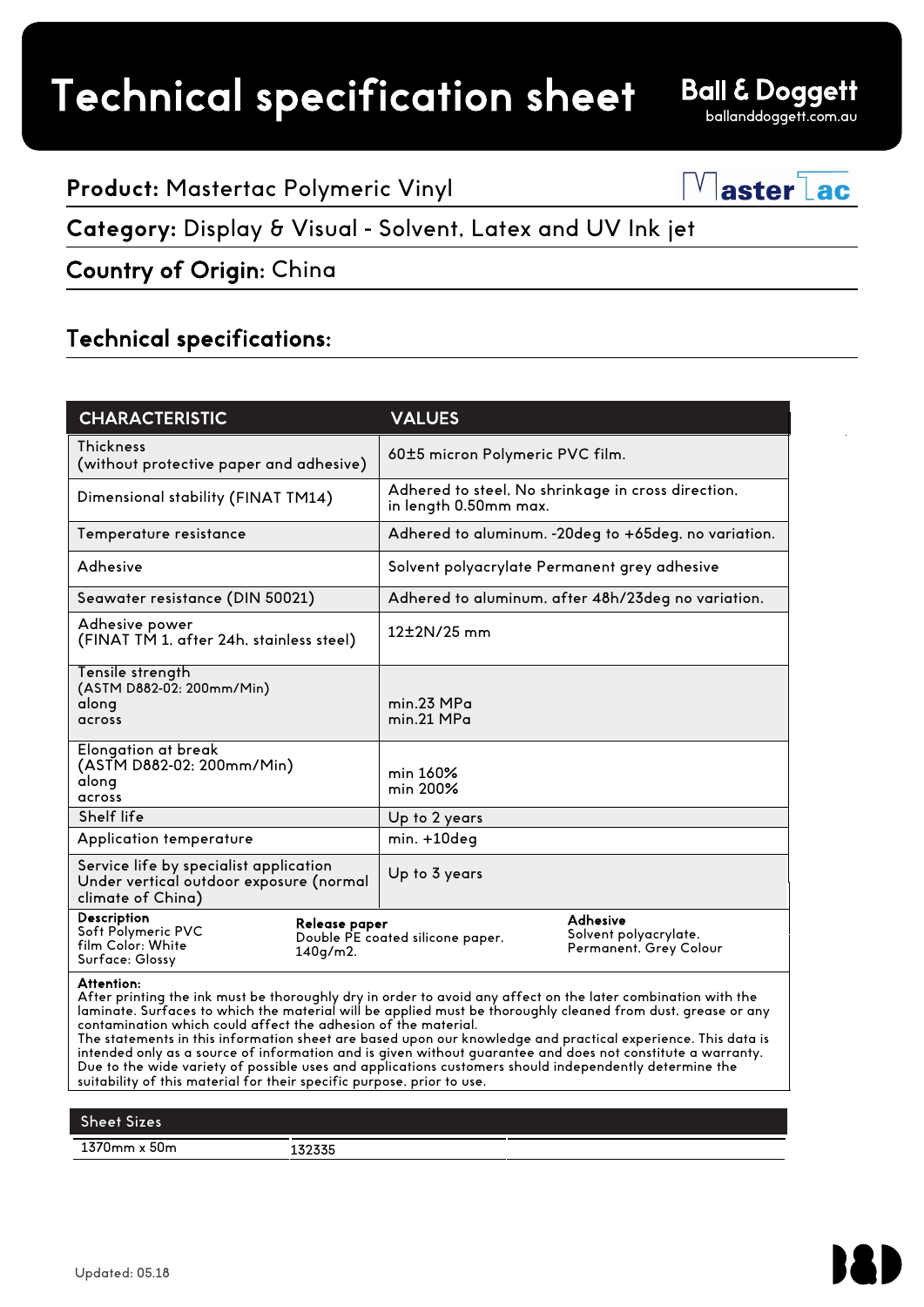Vasterlac

**Product:** Mastertac Polymeric Vinyl (bubble free\_grey)

**Category:** Display & Visual - Solvent, Latex and UV Ink jet

Country of Origin: China

## Technical specifications:

| <b>CHARACTERISTIC</b>                                                                                  |                           | <b>VALUES</b>                                                                                                                                                                                                                                                                                                                                                  |  |
|--------------------------------------------------------------------------------------------------------|---------------------------|----------------------------------------------------------------------------------------------------------------------------------------------------------------------------------------------------------------------------------------------------------------------------------------------------------------------------------------------------------------|--|
| <b>Thickness</b><br>(without protective paper and adhesive)                                            |                           | 60±5 micron Polymeric PVC film.                                                                                                                                                                                                                                                                                                                                |  |
| Dimensional stability (FINAT TM14)                                                                     |                           | Adhered to steel, No shrinkage in cross direction,<br>in length 0.50mm max.                                                                                                                                                                                                                                                                                    |  |
| Temperature resistance                                                                                 |                           | Adhered to aluminum. -20deg to +65deg, no variation.                                                                                                                                                                                                                                                                                                           |  |
| Adhesive                                                                                               |                           | Solvent polyacrylate Permanent grey<br>bubble free adhesive                                                                                                                                                                                                                                                                                                    |  |
| Seawater resistance (DIN 50021)                                                                        |                           | Adhered to aluminum, after 48h/23deg no variation.                                                                                                                                                                                                                                                                                                             |  |
| Adhesive power<br>(FINAT TM 1, after 24h, stainless steel)                                             |                           | $12\pm2N/25$ mm                                                                                                                                                                                                                                                                                                                                                |  |
| Tensile strength<br>(ASTM D882-02; 200mm/Min)<br>along<br>across                                       |                           | min.23 MPa<br>min.21 MPa                                                                                                                                                                                                                                                                                                                                       |  |
| Elongation at break<br>(ASTM D882-02; 200mm/Min)<br>along<br>across                                    |                           | min 160%<br>min 200%                                                                                                                                                                                                                                                                                                                                           |  |
| Shelf life                                                                                             |                           | Up to 2 years                                                                                                                                                                                                                                                                                                                                                  |  |
| Application temperature                                                                                |                           | $min. +10deg$                                                                                                                                                                                                                                                                                                                                                  |  |
| Service life by specialist application<br>Under vertical outdoor exposure (normal<br>climate of China) |                           | Up to 3 years                                                                                                                                                                                                                                                                                                                                                  |  |
| Description<br>Soft Polymeric PVC<br>film Color: White<br>Surface: Glossy                              | Release paper<br>140g/m2. | Adhesive<br>Solvent polyacrylate, Bubble Free<br>Double PE coated silicone paper,<br>Permanent, Grey Colour                                                                                                                                                                                                                                                    |  |
| Attention:<br>contamination which could affect the adhesion of the material.                           |                           | After printing the ink must be thoroughly dry in order to avoid any affect on the later combination with the<br>laminate. Surfaces to which the material will be applied must be thoroughly cleaned from dust, grease or any<br>$\mathbf{r}$ , and $\mathbf{r}$ , and $\mathbf{r}$ , and $\mathbf{r}$ , and $\mathbf{r}$ , and $\mathbf{r}$ , and $\mathbf{r}$ |  |

The statements in this information sheet are based upon our knowledge and practical experience. This data is intended only as a source of information and is given without guarantee and does not constitute a warranty. Due to the wide variety of possible uses and applications customers should independently determine the suitability of this material for their specific purpose, prior to use.

## Sheet Sizes 1370mm x 50m 130532